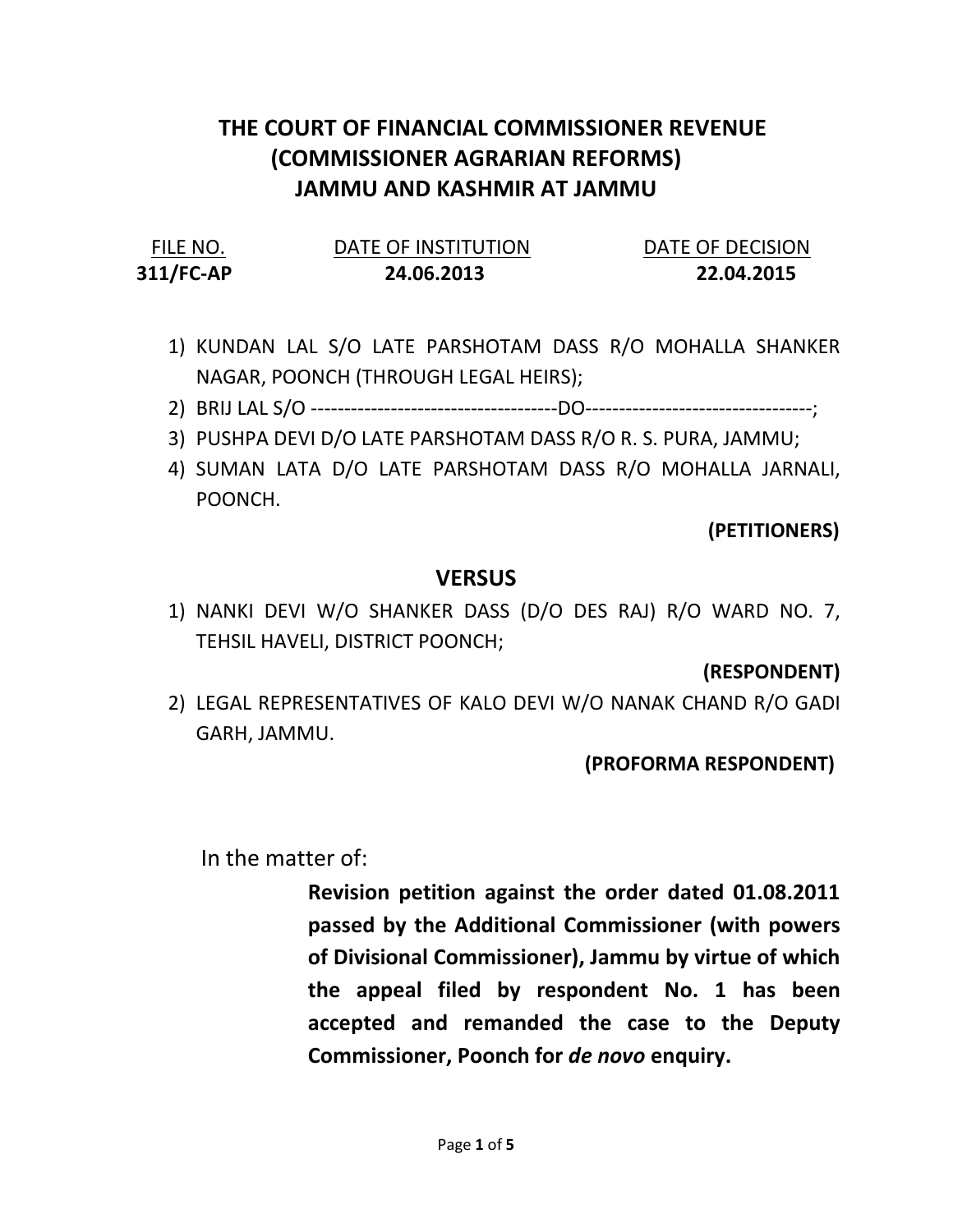| <b>For Petitioners</b> | $---$ | Advocate K. S. Puri   |
|------------------------|-------|-----------------------|
| For Respondent         | ---   | Advocate B. R. Sharma |

## J U D G E M E N T

- 1) Briefly stated, the facts of the case are that one Narain Dass S/O Arjan Dass R/O W. No. 5, Poonch was married to one Janki Devi (widow of one Sant Ram who had two daughters, Parwati and Kalo Devi from her earlier marriage). After the death of the said Narain Dass, mutation No. 753 dated 30.12.1978 was attested whereby inheritance of the deceased was devolved on Janki Devi. Later, when she also died, another mutation No. 851 dated 12.03.1982 was attested by virtue of which her succession was devolved on Nanki Devi D/O Des Raj (brother of Narain Dass)
- 2) Aggrieved, Parwati (mother of petitioners herein) and Kalo Devi, proforma respondent herein challenged the mutation No. 851 before the Deputy Commissioner (Collector), Poonch who vide order dated 11.08.1982 set aside the impugned mutation and held that both the daughters of Janki Devi from her earlier husband are entitled to inherit the property under consideration. The order passed by the Deputy Commissioner, Poonch was assailed in revision before the Divisional Commissioner, Jammu who had recommended this court to set aside the same. The then Financial Commissioner Revenue, however, rejected the reference citing different reasons and the order dated 11.08.1982 passed by the Deputy Commissioner, Poonch was upheld. Afterwards, the order passed by this court was challenged before the J&K Special Tribunal in revision which vide order dated 19.02.1988 had dismissed the impugned order as not maintainable. In parallel, the respondent No. 1 herein had also challenged the mutation No. 753 dated 30.12.1978 in revision before the Divisional Commissioner, Jammu but this too was dismissed vide order dated 31.05.1984.
- 3) Dissatisfied, the respondent No. 1 herein moved the Hon'ble High Court in writ petition. The Hon'ble High Court observed that the first question which is required to be gone into is as to whether Janki Devi ever came to have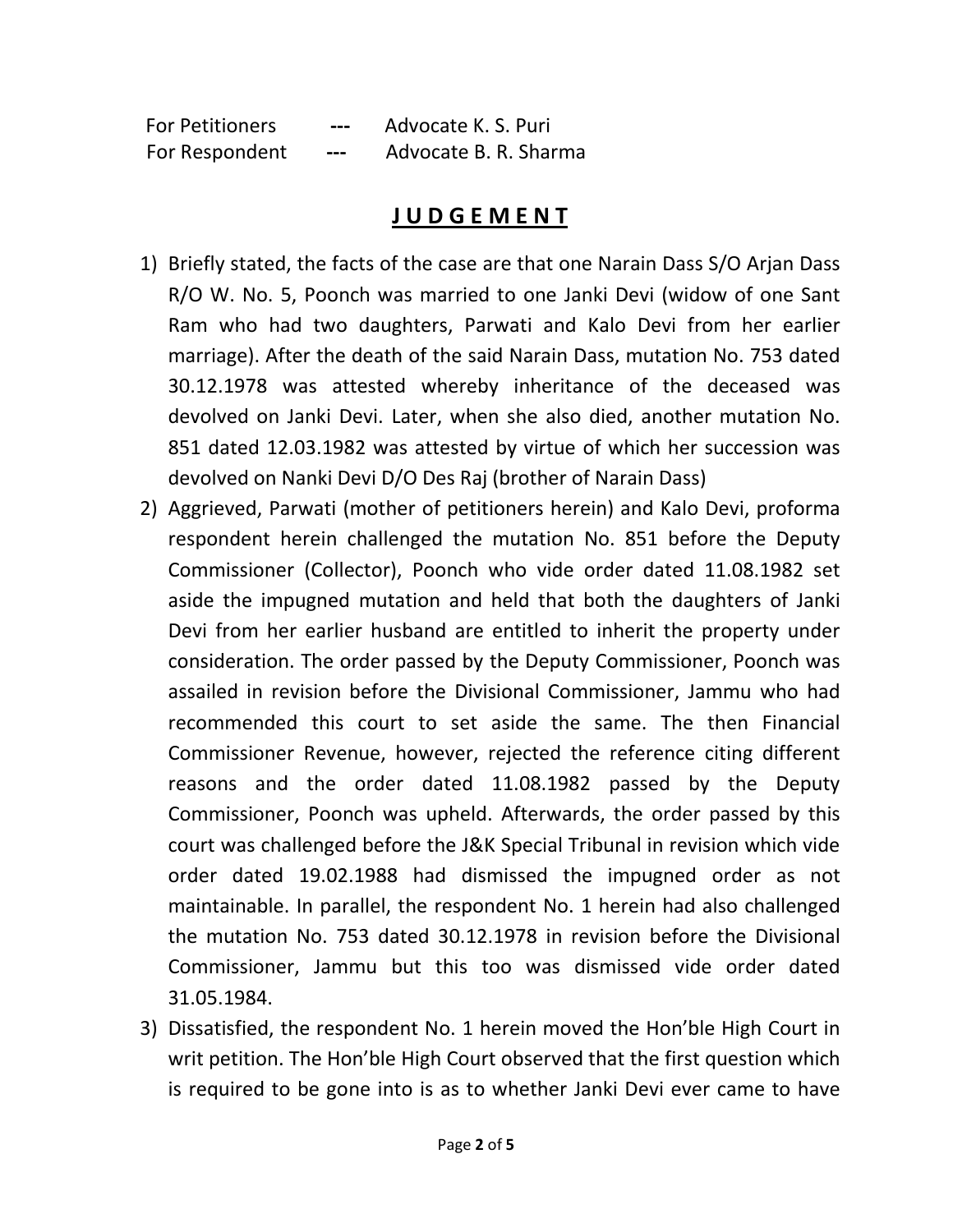any relationship with Narain Dass. Until and unless, this aspect of the matter is proved, she could not inherit the property. It is only if she derived any legal title to the property from him that she could get the benefit in terms of Sec. 14 of the Hindu Succession Act. Further, it was held by the Hon'ble Court that this basic factual position was not gone into by any of the authorities while interpreting the legal provisions and by assuming that Janki Devi was married to Narain Dass, a finding has been recorded in her favour. The order passed by the revenue authorities was thus set aside. Accordingly, the Hon'ble Court remanded the case to the Deputy Commissioner, Poonch with the direction to re-examine the matter more particularly as to whether Janki Devi had any legal relationship with Narain Dass and to pass appropriate order.

- 4) Complying with the directions of the Hon'ble High Court, the Deputy Commissioner, Poonch disposed of the matter by holding that Janki Devi was the legally wedded wife of Narain Dass. The two daughters namely, Parwati and Kalo Devi are the legal heirs of Janki Devi and are, therefore, entitled to inherit the property under dispute.
- 5) Still unsatisfied, the respondent No. 1 herein challenged the order passed by the Deputy Commissioner, Poonch in appeal before the Divisional Commissioner, Jammu who transferred the case to the Additional Commissioner (with powers of Divisional Commissioner), Jammu for disposal. After a thoughtful consideration over the matter, the court below observed that even after the explicit directions of the Hon'ble High Court, the Deputy Commissioner, Poonch has left the factual position unclear and rushed to determine the legal aspect of the case. The enquiry Officer relied on the statements of two witnesses only who were the relatives of the petitioners herein and no independent witness was produced. The factual position as called for by the Hon'ble High Court could only be ascertained by adopting the proper procedure as per the instructions contained in Standing Order 23-A and after conducting an on-the-spot enquiry in presence of the interested parties and other respectables of the estate.
- 6) Opening a new chapter of discussion, the court below has pointed out that the family of Narain Dass and Des Raj were originally a resident of POK who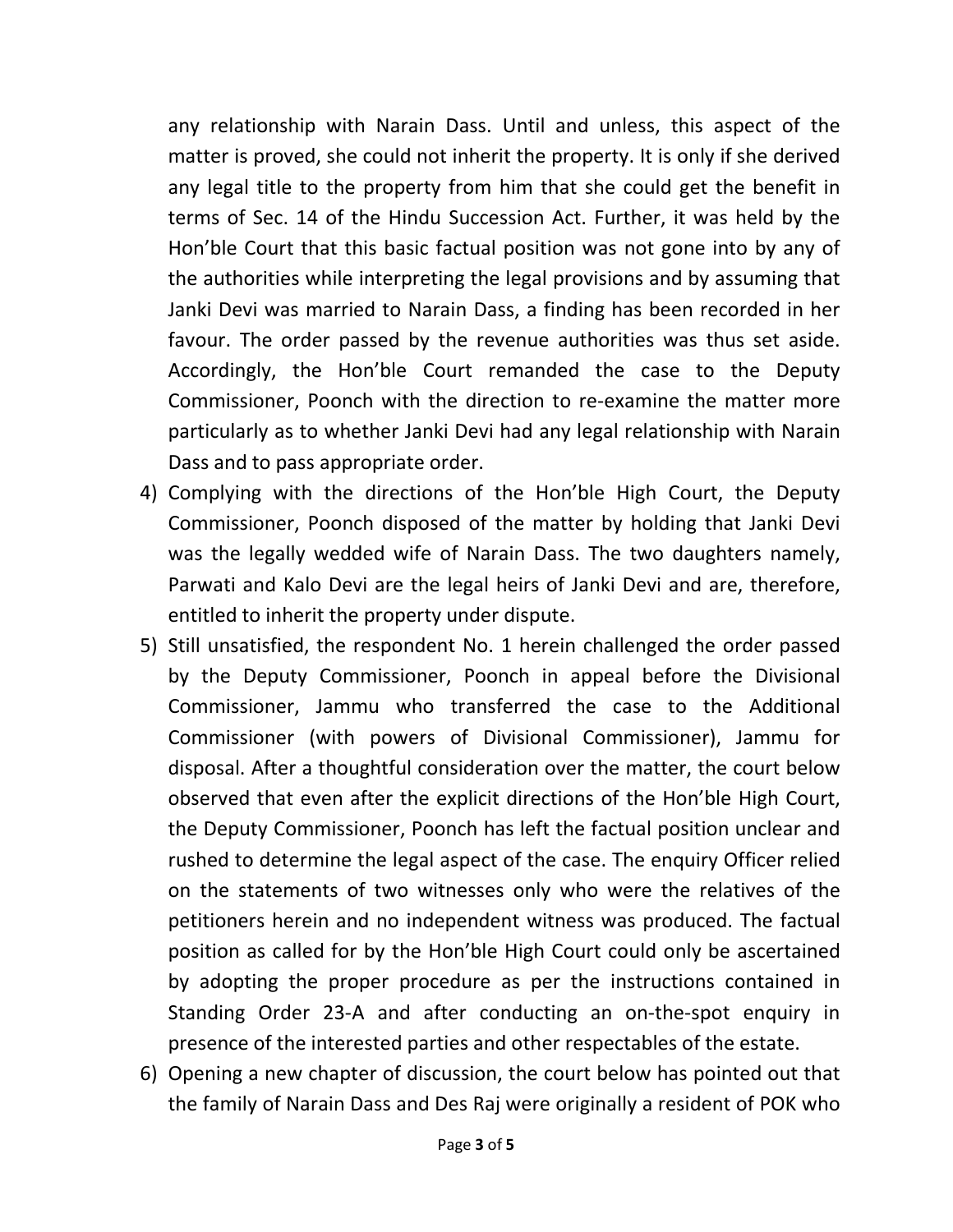had migrated to Poonch as Displaced persons. The provisions of Rule 15-B (2) of the Cabinet Order No. 578-C of 1954 dated 07.05.1954 which provides for the law of survivorship may have some bearing on the issue. In addition, Janki Devi seems to have executed a "will deed" dated 16.06.1978 duly registered in the court of Sub-Registrar, Poonch which aspect also needs to be looked into.

- 7) Dissatisfied, the petitioners herein have filed the present revision petition before this court on various grounds. When the petitioners did not attend the case on many occasions, the revision petition was dismissed in default on 29.05.2013. Later, they filed an application for its restoration and on 02.04.2014, this court felt it just and proper to restore the revision petition to its original status but subject to a cost of Rs. 3000/- (Three Thousand only) which was paid to the respondent No. 1.
- 8) This court has gone through the case file as well as the written submissions filed by both parties and the other connected record. The findings drawn by the court below are detailed and well reasoned. This court finds no reason to disagree with the observations made by the court below. In addition, while rebutting the point of partisan witnesses, the counsel for the petitioners has submitted that relatives are the best witnesses to depose with regard to the relations of the parties. This court too observes that it can't be laid down as an invariable rule that a partisan witness can never form the basis for dealing with a case unless corroborated by the statement of independent witnesses. However, in line with the findings of the court below, this court is of the opinion that partisan witnesses may be relied upon only if independent witnesses be not available. The statement of partisan witnesses, however, may aid and supplement the statement of the independent witnesses.
- 9) Also the case is complicated by the "discovery" of a will duly registered on 16.06.1978 of the deceased Janki Devi mentioned by the court below as well as by the order of this court dated 03.12.1985. This matter, therefore, would need thorough investigation and if found correct will go against both parties.